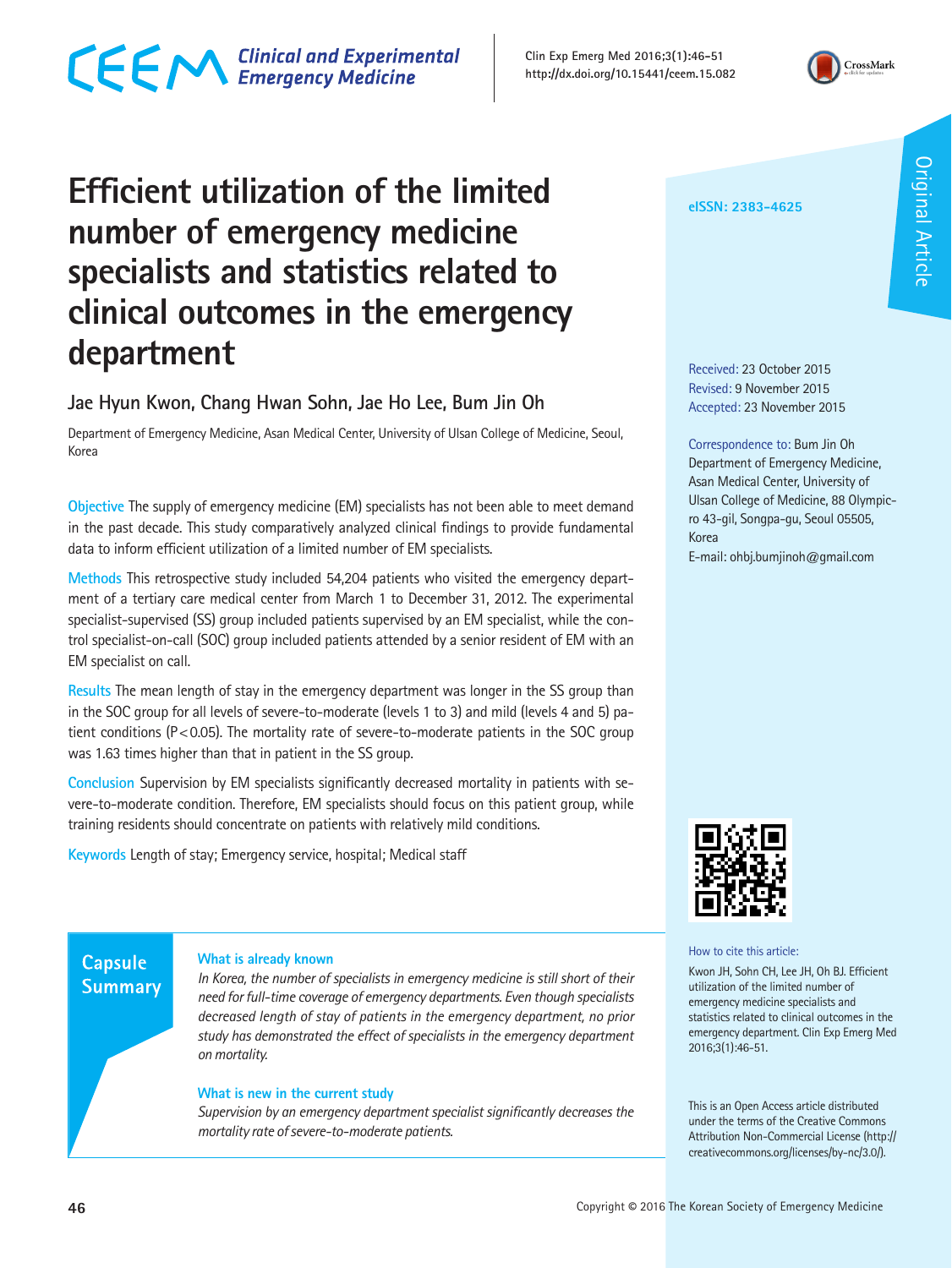## **INTRODUCTION**

On January 26, 2015, the Ministry of Health and Welfare reorganized existing emergency medical care based on urban centers rather than municipalities. The Ministry also announced preliminary public notification of the provisions of the partial amendment to the Enforcement Regulations of the Act of Emergency Medical Care, which was intended for the designation of additional urban centers for emergency medical care.<sup>1</sup> The principal provisions of this amendment notification are to provide active emergency medical care services by designating additional urban centers for emergency medical care. These provisions also mandate five or more emergency medicine (EM) specialists, such that at least one specialist is present in the emergency department at all times in order to improve emergency patient survival rates.<sup>1</sup> This mandate reflects the reality of increasing utilization of emergency departments, which have unlimited outpatient service hours and relatively high accessibility. During the medical professional labor strike in June 2000, specialists were temporarily in charge of primary care for patients visiting emergency departments. Thereafter, some reports showed encouraging results of primary care medical services provided by specialists in charge of emergency departments,<sup>2-4</sup> which resulted in reduced use of unnecessary patient tests based on the specialists' (1) abundant experience, (2) knowledge, (3) duration of care making admission decisions for patients, and (4) amicable mutual collaboration with other departments. This resulted in decreased duration of emergency department stays as well as reduced rates of non-emergency patient admissions. A comprehensive survey of EM specialists conducted in 2010 predicted that a total of 1,505 to 2,270 EM specialists would be necessary in order to have at least one EM specialist to care for all patients visiting each emergency department per each working hour.<sup>4-6</sup> However, a total of 1,211 board-certified EM specialists are reportedly working in EDs in 2015. This number is insufficient for the number of patients visiting emergency departments in Korea.<sup>4</sup> In an effort to investigate the most efficient measures to utilize the limited number of EM specialists, this study divided patients who visited the emergency department of a tertiary care general hospital into two groups: the SS group, in which patients were supervised by an EM specialist; and the SOC group, in which patients were supervised by an EM resident with an EM specialist on call. Differences in mortality rates by severity and duration of stay in the emergency department were compared between these two groups. This analysis may help in establishing the duty and the role of EM specialists and inform relevant policy making.

## CEEM

## **METHODS**

#### **Data source**

This study included adult patients who visited the emergency department of a tertiary care general hospital in Seoul from March 1 to December 31, 2012. Patients aged 15 years or less, pregnant women presenting for delivery, patients declared dead on arrival, and patients with cancelled admittance were excluded.

#### **Subject setting**

Subjects were divided into two groups: the experimental, specialist-supervised (SS) group with four or more EM specialists who regularly made clinical decisions for visiting patients from 9 a.m. to 5 p.m.; and the control, specialist-on-call (SOC) group, in which a senior EM resident made clinical decisions for visiting patients and a EM specialist was placed on call as needed from 5 p.m. to 9 a.m. the next morning. In this study, an EM specialist was defined as a board-certified specialist who had completed a resident training program. A senior EM resident was defined as a third or fourth-year resident in an EM resident training program. Clinical decisions were verified by review of initial examination, clinical course, and discharge records from electronic medical records.

#### **Data collection**

This study was approved by the institutional review board. Electronic medical records used in the emergency department at the time of medical care were retrospectively investigated.

#### **Outcome measures**

Patients visiting the emergency department were investigated with respect to age, sex, time presenting to the emergency department, severity of condition finally classified during the emergency department visit, main symptoms, principal diagnosis, department of medical care, main clinical department, duration of direct patient consultation performed by an EM physician during visit, length of time for requesting on-call physician from another department, clinical outcome (discharged, transferred, admitted, and died), and length of stay in the emergency department. Mortality was estimated based on the time elapsed from admission to ED, not on the time of death.

#### **Severity scale**

The general hospital in which this study was conducted is a tertiary care center with more than 100,000 patient visits to the emergency department each year. EM specialists or nurses with at least five years of clinical experience classified the severity of all visiting patients using the modified Canadian Triage and Acu-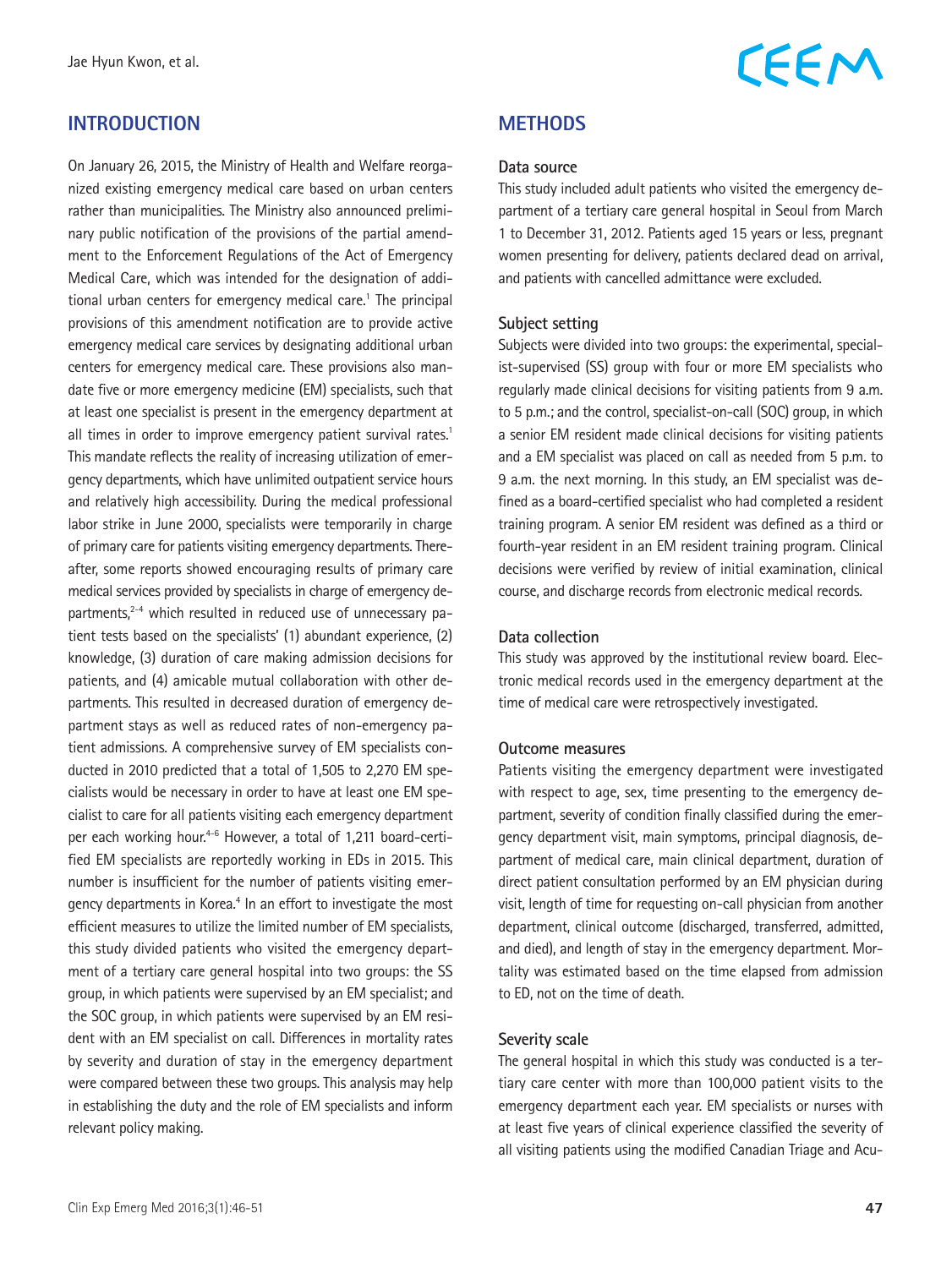# CEEM

ity Scale (CTAS), autonomously complemented from the comprehensive 5-level classification of the CTAS. The CTAS levels classify the severity of patient conditions from level 1 to level 5 based on past medical history and clinical findings on arrival at the emergency department. Level 1 represents the sickest patients, while level 5 represents the least ill patients. The modified CTAS is a partially revised acuity scale tool that reduces the interval between assessments, and classifies trauma cases as a more severe level.

#### **Statistical analysis**

PASW Statistics ver. 18.0 (SPSS Inc., Chicago, IL, USA) was used for statistical analysis of data. Chi-square and student's t-tests were used for comparison of categorical and continuous variables, respectively. Kaplan-Meier survival analysis was used to determine accumulated mortality rates and hazard ratios. P-values less than 0.05 were considered statistically significant. The numbers from study results were rounded off to two decimal digits.

## **RESULTS**

#### **Demographics**

The general characteristics of subjects were as follows: the SS group contained a total of 25,747 patients, including 13,247 men (51.5%) and 12,500 women (48.5%). The SOC group contained 28,457 patients, including 14,153 men (49.7%) and 14,304 women (50.3%). The gender ratio differed significantly between the two groups (P<0.05). There was also a significant difference in clinical outcome between groups ( $P < 0.05$ ). The largest proportion of cases in the SS group were discharged (15,473 patients, 60.1%), followed by ward admission (8,981 patients, 34.9%), transfer to another hospital (1,238 patients, 4.8%), and death (55 patients, 0.2%). Similarly, the largest proportion of cases in the SOC group was discharged (20,283 patients, 71.3%). There was a significant difference between groups with respect to severity ( $P < 0.05$ ). The numbers of patients classified as having mild illness (levels 4 and 5) in the SS and SOC group were 18,611 (72.3%) and 21,462 (75.4%), respectively (Table 1). Table 1 shows that most patients visiting the emergency department were classified as having conditions of mild severity (Table 1).

### **Consultation with outside departments**

An internal medicine consult was requested for 10,423 (19.2%) patients in the SS group, followed by EM (9,100, 16.8%) and general surgery (1,767, 3.3%) consultations. In contrast, the largest proportion of consult requests in the SOC group were to EM (14,106 patients, 26.0%), followed by internal medicine (7,761, 14.3%) and general surgery (1,593, 2.9%). The rate of consultations differed significantly between the two groups  $(P < 0.05)$  (Table 2).

#### **Table 1.** Patient characteristics and outcomes

|                                                                  | Specialist-<br>supervised group on-call group          | Specialist-                                            | Total                                                    | P-value |
|------------------------------------------------------------------|--------------------------------------------------------|--------------------------------------------------------|----------------------------------------------------------|---------|
| Sex<br>Male<br>Female                                            | 13.247 (51.5)<br>12.500 (48.5)                         | 14.153 (49.7)<br>14.304 (50.3)                         | 27,400 (50.5)<br>26.804 (49.5)                           | < 0.001 |
| Outcomes<br>Discharged<br>Admitted<br><b>Transferred</b><br>Died | 15.473 (60.1)<br>8.981 (34.9)<br>1.238(4.8)<br>55(0.2) | 20.283 (71.3)<br>6.986(24.5)<br>1.112(3.9)<br>76 (0.3) | 35.756 (66.0)<br>15,967 (29.5)<br>2.350(4.3)<br>131(0.2) | < 0.001 |
| Condition severity<br>Moderate-to-severe<br>Mild                 | 7.136(27.7)<br>18.611 (72.3)                           | 6.995(24.6)<br>21.462 (75.4)                           | 14.131 (26.1)<br>40.073 (73.9)                           | < 0.001 |

Values are shown as number (%).

## **Mean length of emergency department stay, elapsed time to EM physician visit, and time to consult another department**

The mean length of emergency room stay in the SS group was 864.09±1,101.88 minutes, while that of the SOC group was 613.71 ±922.37 minutes, a significant difference between groups (P< 0.05). The mean elapsed time for an EM physician to visit a patient after arrival (EM visit to patient time) in the SS group was 18.86±18.36 minutes, while that of the SOC group was 16.37± 16.43 minutes, a significant difference between groups (P<0.05). The mean durations before requesting consults from another department (consult time) in the SS and SOC groups were  $23.22 \pm$ 110.39 and  $17.39 \pm 93.79$  minutes, a significant difference (P< 0.05) (Table 3).

### **Differences in emergency department length of stay according to severity levels**

There were differences in length of stay in emergency department according to severity level in the SS group ( $P < 0.05$ ). The mean length of stay of patients with severe-to-moderately severe conditions (levels 1 to 3) in the SS group was  $1,189.15 \pm 1,208.69$ minutes, while that of the SOC group was 1,050.99±1,108.37 minutes, a significant difference ( $P < 0.05$ ). The mean length of stay in the SS group was longer than that of the SOC group. The mean length of stay of patients with mildly severe conditions (levels 4 and 5) in the SS group was  $739.45 \pm 1,031.29$  minutes, compared to  $471.18 \pm 803.17$  minutes in the SOC group, a significant difference ( $P < 0.05$ ). The mean length of stay of the SS group was longer than that of the SOC group (Table 4).

### **Survival analysis of patients with severe-to-moderately severe conditions (levels 1 to 3)**

Kaplan-Meier survival analysis was used to determine the hazard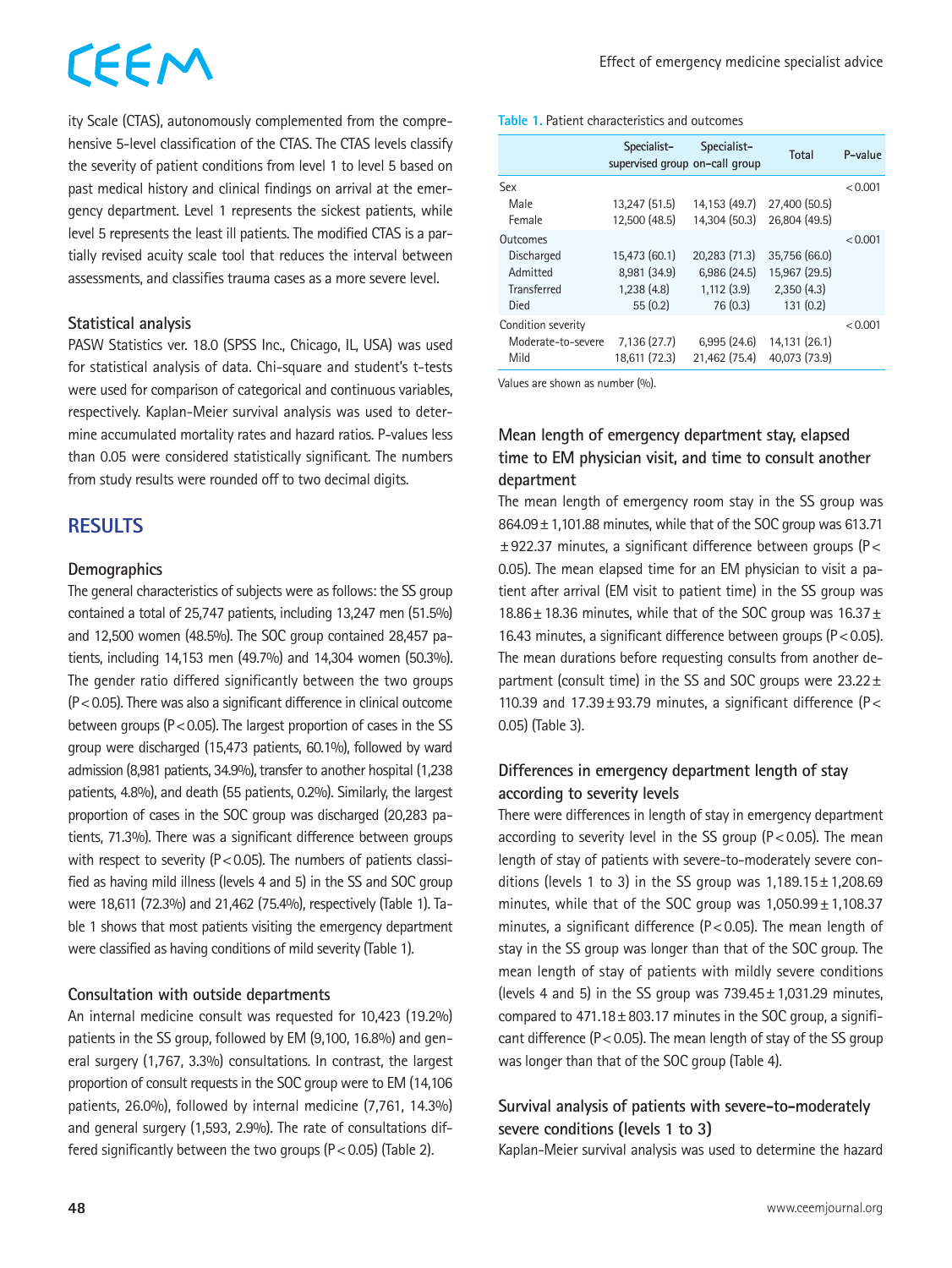#### **Table 2.** Primary departments consulted by the emergency department

|                               | Specialist-supervised group | Specialist-on-call group | Total         | P-value |
|-------------------------------|-----------------------------|--------------------------|---------------|---------|
| Internal medicine             | 10,423 (40.5)               | 7,761 (27.3)             | 18,184 (33.5) | < 0.001 |
| Emergency medicine            | 9,100(35.3)                 | 14,106 (49.6)            | 23,206 (42.8) |         |
| General surgery               | 1,767(6.9)                  | 1,593(5.6)               | 3,360(6.2)    |         |
| Neurology                     | 985(3.8)                    | 708(2.5)                 | 1,693(3.1)    |         |
| Orthopedic surgery            | 632(2.5)                    | 644(2.3)                 | 1,276 (2.4)   |         |
| Neurosurgery                  | 562(2.2)                    | 682 (2.4)                | 1,244(2.3)    |         |
| Obstetrics and gynecology     | 478 (1.9)                   | 462(1.6)                 | 940(1.7)      |         |
| Ophthalmology                 | 376(1.9)                    | 500(1.8)                 | 876(1.6)      |         |
| Ear, nose, and throat surgery | 367(1.4)                    | 518(1.8)                 | 885 (1.6)     |         |
| Plastic surgery               | 252(0.9)                    | 590(2.1)                 | 842 (1.6)     |         |
| Urology                       | 227(0.7)                    | 207(0.7)                 | 434(0.8)      |         |
| Cardiovascular surgery        | 205(0.7)                    | 127(0.4)                 | 332(0.6)      |         |
| Psychology                    | 200(0.7)                    | 292(1.0)                 | 492(0.9)      |         |
| Others <sup>a)</sup>          | 173(0.6)                    | 267(0.9)                 | 440(0.8)      |         |

Values are shown as number (%).

a)Dental surgery, dermatology, rehabilitation medicine, anesthesiology, and family medicine.

| <b>TOUR OF THIS HIRE ROD UCLIVECH ENT QUITIDDIVIT QUA QUOCHQIQC</b> |                                 |                             |         |  |  |
|---------------------------------------------------------------------|---------------------------------|-----------------------------|---------|--|--|
|                                                                     | Specialist-<br>supervised group | Specialist-on-call<br>group | P-value |  |  |
| Length of stay (min)                                                | $864.09 \pm 1,101.88$           | $613.71 \pm 922.37$         | < 0.001 |  |  |
| Time for EM to visit patient<br>(min)                               | 18.86 ± 18.36                   | $16.37 \pm 16.43$           | < 0.001 |  |  |
| Time to request consult (min)                                       | $23.22 \pm 110.39$              | $17.39 + 93.79$             | < 0.001 |  |  |

**Table 3.** Time intervals between EM admission and discharge

Values are presented as mean±standard deviation.

EM, emergency medicine.

**Table 4.** Difference in emergency department lengths of stay according to severity of patient conditions

|                                                                              | Specialist-<br>supervised group   | Specialist-on-call<br>group | P-value |
|------------------------------------------------------------------------------|-----------------------------------|-----------------------------|---------|
| Moderate to severe (1, 2, 3) 1,189.15 ± 1,208.69 1,050.99 ± 1,108.37 < 0.001 |                                   |                             |         |
| Mild (4, 5)                                                                  | 739.45 ± 1.031.29 471.18 ± 803.17 |                             | < 0.001 |

Values are presented as mean±standard deviation.

ratios of patients in the SS and SOC groups with moderate-to-severe conditions (levels 1 to 3). The hazard ratio was 1.637 (95% confidence interval, 1.155 to 2.321), indicating a 63.7% higher hazard for patients in the SOC group than that of the SS group. The results of survival analysis showed a significant difference between the two groups. Significant differences were also observed in the analysis of survival rates performed to validate the differences between groups ( $P < 0.05$ ). In other words, the survival rate of patients in the SS group was higher than that of patients in the SOC group. Furthermore, the accumulated mortality rate decreased due to the increased length of stay in the emergency department. This significant difference  $(P < 0.05)$  is shown in Fig. 1.



**Fig. 1.** Kaplan-Meier survival analysis of mortality. CI, confidence interval; ER, emergency room.

### **DISCUSSION**

Medical care of patients visiting emergency departments has traditionally been the territory of relatively inexperienced medical interns in Korea. Interns are typically supervised by residents or specialists, linking through inter-disciplinary consultations as required.7,8

However, primary examinations and diagnoses performed by relatively inexperienced doctors may result in delays in timely and proper treatment of patients requiring urgent management. This delay may result in disputes with patients and guardians regard-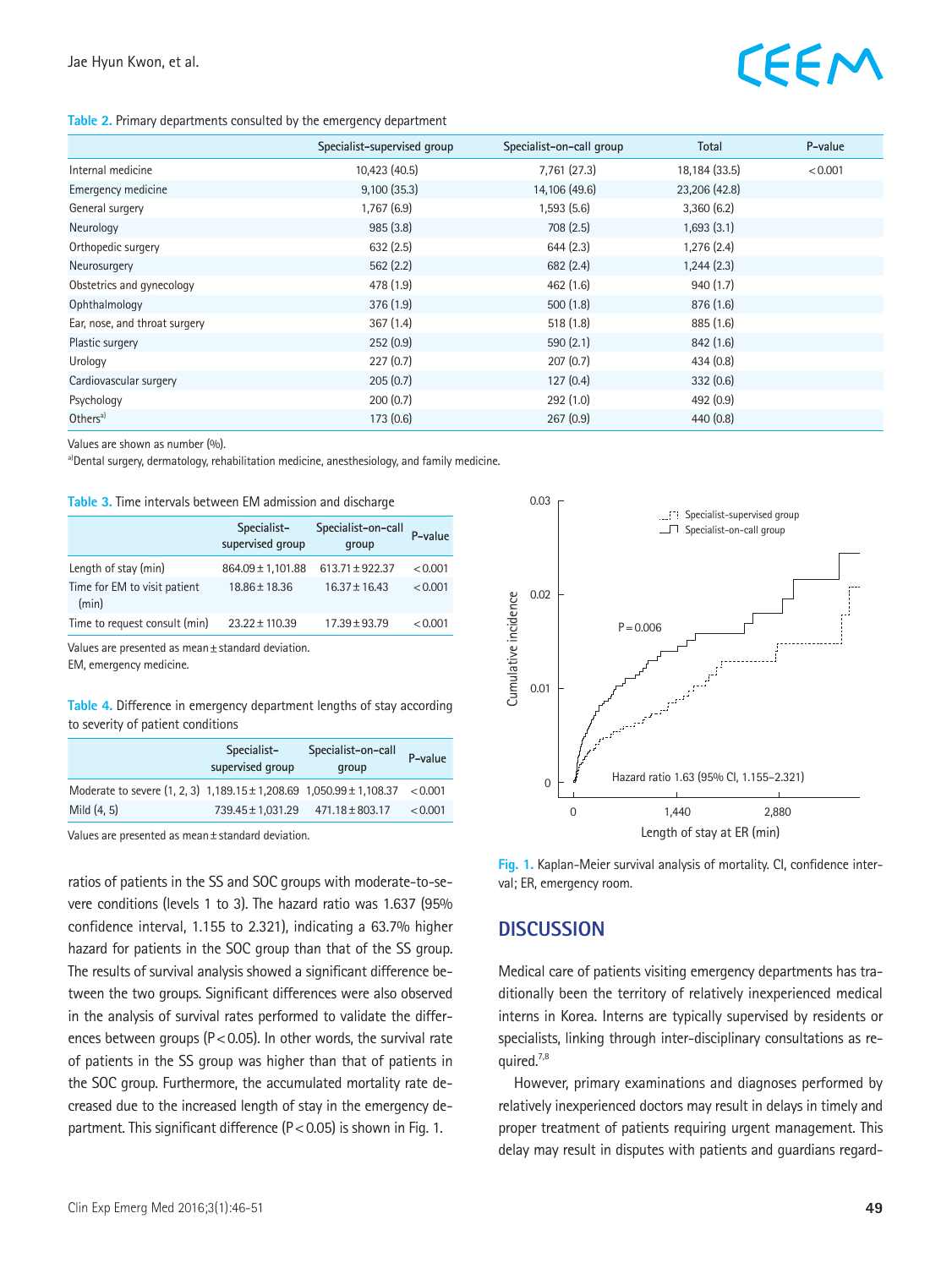## CEEM

ing medical expenses and increased length of stay for unnecessary tests. The number of patients visiting emergency departments has increased 6% every year, reflecting the increasing role and importance of medical services offered by emergency departments. Annually, about 150 EM specialists are board-certified, but these numbers are not enough to meet the rising demand due to increasing numbers of patients. Thus, to reduce length of stay for patients visiting the emergency department and increase satisfaction, there is an increasing demand for EM specialists in emergency departments to provide rational and professional emergency care. During the nationwide doctors' strike regarding the separation of prescribing and dispensing of drugs in 2000, specialists provided round-the-clock medical services in hospital emergency departments for approximately six months. The services provided by specialists in the emergency department relatively decreased patient length of stay while not negatively affecting mortality rates. The specialists reduced the number of unnecessary tests and increased patient satisfaction, as reported by various studies.<sup>2,3,9</sup> Furthermore, an acuity scale tool was used to triage patients and provide rational management of emergency departments.<sup>10</sup> Medical services provided by EM specialists to patients with mildly severe conditions decreased waiting time and length of stay in emergency departments compared to groups without EM specialists. The medical services provided by EM specialists also increased patient satisfaction.11-13 The current study divided subjects into two groups: the SS group, in which an EM specialist supervised patients' medical care; the SOC group, in which an EM resident supervised medical care with an EM specialist on call, in order to perform comparative analyses. There was a difference in clinical outcome and acuity scale between the two groups. The number of patients with mildly severe conditions (levels 4 and 5) was greater between 5 p.m. and 9 a.m. of the next day, when one or more EM specialists provided emergency services, as opposed to 9 a.m. to 5 p.m. when four or more EM specialists were available to render services. Thus, this observation was expected as a result of increased numbers of discharge cases as determined by clinical outcome. The rate of consultation requests from on-call physicians in the department of internal medicine was highest in the SS group, while the rate was highest for EM physicians in the SOC group. The high consult rate was affected by patients transferred from the outpatient department of internal medicine who were admitted to the hospital through the emergency department during the regular hours, when four or more EM specialists were available. Patients may be admitted through the hospital, clinics, and outpatient departments during regular hours. Thus, the proportion of patients with mildly severe conditions was relatively lower in the department of EM. Moreover, the duration of stay in the emergency department and the length of time to request consult from other departments relatively increased when an EM specialist was involved with the clinical decisions. The number of tests performed and the length of stay increased in the emergency department in order to provide accurate diagnosis and treatment; additional tests such as computed tomography or magnetic resonance imaging might be delayed in overcrowded emergency departments. Patient care performed by an EM specialist leads to such results. However, it is difficult to make simple comparisons, since other factors such as differences in the numbers of patients cared for by EM specialists and EM residents, differences in available tests depending on the time of day, and differences in length of time required to perform duties other than medical services.

Relative to the length of stay, the mortality rate was significantly lower in the group of patients with severe-to-moderate conditions (levels 1 to 3) supervised by an EM specialist who made clinical decisions.

Efficient utilization of manpower is possible by assigning the relatively limited number of EM specialists to supervise patients with severe-to-moderate illness (levels 1 to 3, the group with the highest mortality rates), while senior EM residents supervise patients with mild illness (levels 4 and 5), with an EM specialist on call as needed.

This study has several limitations. First, we analyzed data from a single tertiary-care general hospital. Thus, the findings may not be applicable to other institutions since the work conditions, intensity, and EM specialist hours differ at each hospital. Second, because the patients were classified into groups based on the working hours of EM specialists, various intervening factors, including differences between day and night shifts, types of applicable tests, and supportive divisions, could also have affected the observed results. However, these factors likely had a limited effect on the results of this study due to (1) the nature of EDs, in which emergency medical services are provided 24 hours a day, seven days a week, and (2) there was no difference in the severity rates of patients between the two groups. Further prospective, multicentered studies could better elucidate the role of EM specialists in the ED. Third, the retrospective study of this investigation prevented assessment of the effects of the clinical decisions and care provided by EM specialists on the qualitative aspects of medical care, such as fairness of medical services, patient satisfaction, etc., in addition to patient survival rates.

In summary, the results of this study suggest that the most efficient utilization of the limited manpower of EM specialists requires that they care for patients with severe-to-moderate illness (levels 1 to 3). While this change would increase the average duration of ED stay, it could significantly lower in-hospital mortality